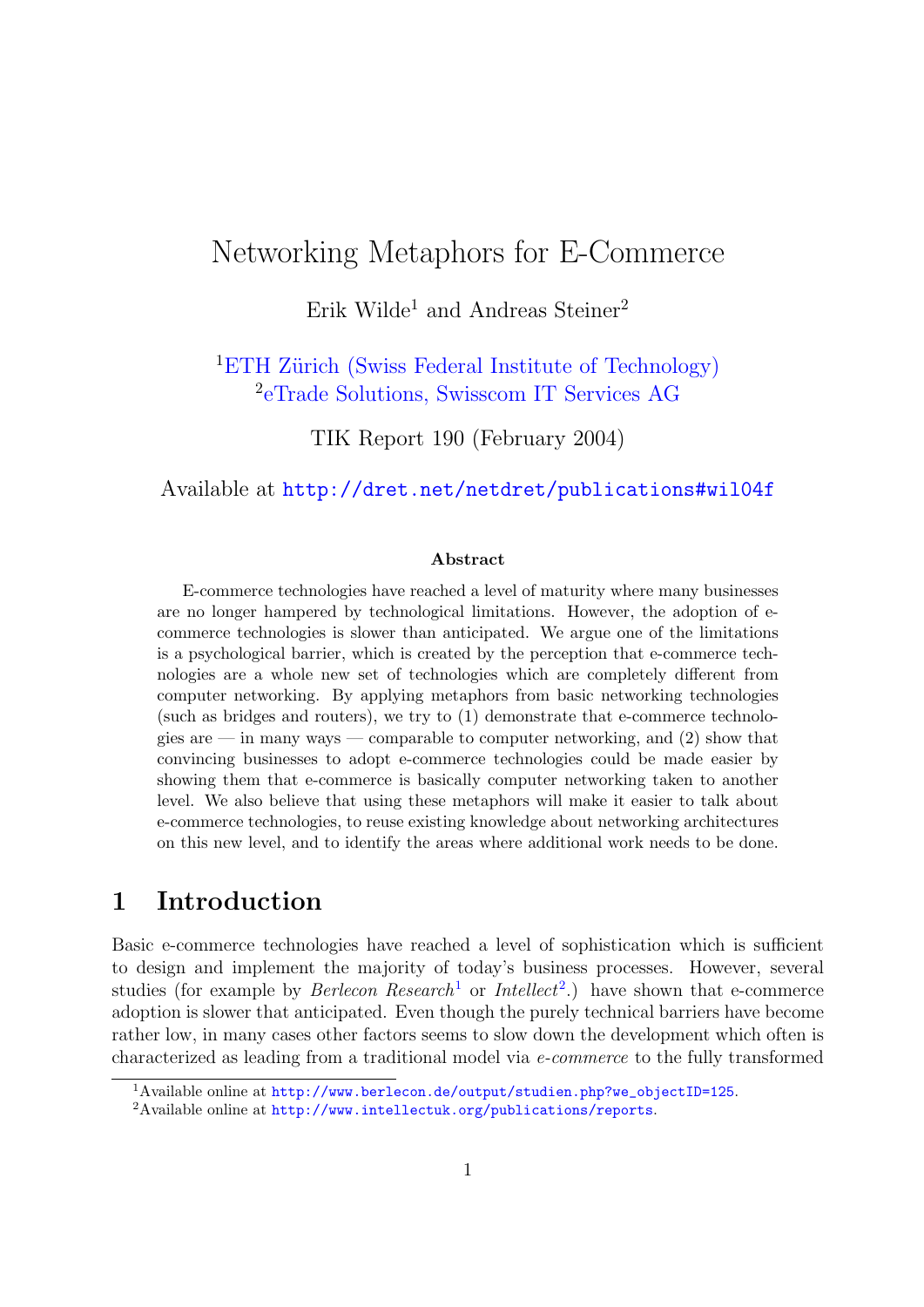e-business. For our purposes, the distinction between the latter two is unnecessary and we will use the term e-commerce to refer to all IT-based means for doing business.

One of the more important reasons why e-commerce adoption is slower than anticipated is the weak economy. The economic developments of the past years has severely reduced the willingness (and ability) to invest. Investing in technologies that touch the very heart of a company has been delayed except in cases where change was inevitable, for example in the case of suppliers of major industries. In these cases, the buyers (being large companies) demanded fully automated supply chains for better integration into their business processes. The suppliers had to implement these supply chains in order not to lose their contracts. In many other cases, however, streamlining and redesigning the business processes has been more of a long-term ideal than an unescapable short-term goal. The recent economic upturns will probably improve the willingness to invest in e-commerce, but at the time of writing, this is more a vision than actual observation.

Another issue which hinders e-commerce adoption is what could be called the *dot.com* backlash. The so-called "new economy" caused a large number of catastrophic failures among the companies investing a lot in advanced technology. Strictly speaking, this did not prove that something is fundamentally wrong with new technologies, but it created an atmosphere where more conservative approaches to doing business have regained some appeal. Furthermore, the promises communicated by dot.com advocates sometimes were much too utopian, with one of the common misconceptions being that e-commerce and Web Services will enable buyers and sellers to search for each other on the Internet and cooperate through fully automated mechanisms. This vision will not become reality for a long time to come (and maybe it never will), and the discovery that some of the early promises went much too far has also contributed to the hesitation of companies in e-commerce adoption.

The single most important technical hurdle is *security*. Many companies feel that security is still a a problem. Exposing access to critical business processes certainly has a high potential for misuse, and many companies are uneasy about defining and publishing interfaces to their business processes. Security issues are increasingly addressed by technological means (in particular the work of the W3C's  $XML$  Encryption  $WG^3$ ). However, we also believe that the security issue is typical for something that is also psychological, the unwillingness to adopt something that is not perceived as being fully understood, in general use, and generally accepted as safe.

This is what we call *high-tech angst*, something that for a long time kept companies from connecting to the Internet. The idea of having data packets from all over the world being sent into the corporate network was very troubling for IT professionals who were used to closed LANs. The development of networking protocols and devices such as [HTTPS](http://dret.net/glossary/https) and [firewalls](http://dret.net/glossary/firewall) has made it much easier to deal with the Internet, not only from the technological side, but also from the psychological point of view. Today, only very rarely people would argue to not connect a company to the Internet because of security issues. It is common wisdom that a properly configured firewall in most cases will be sufficient to provide a connection to the Internet where the benefits outweigh the risks.

<sup>3</sup>The group's home page is <http://www.w3.org/Encryption/2001/>.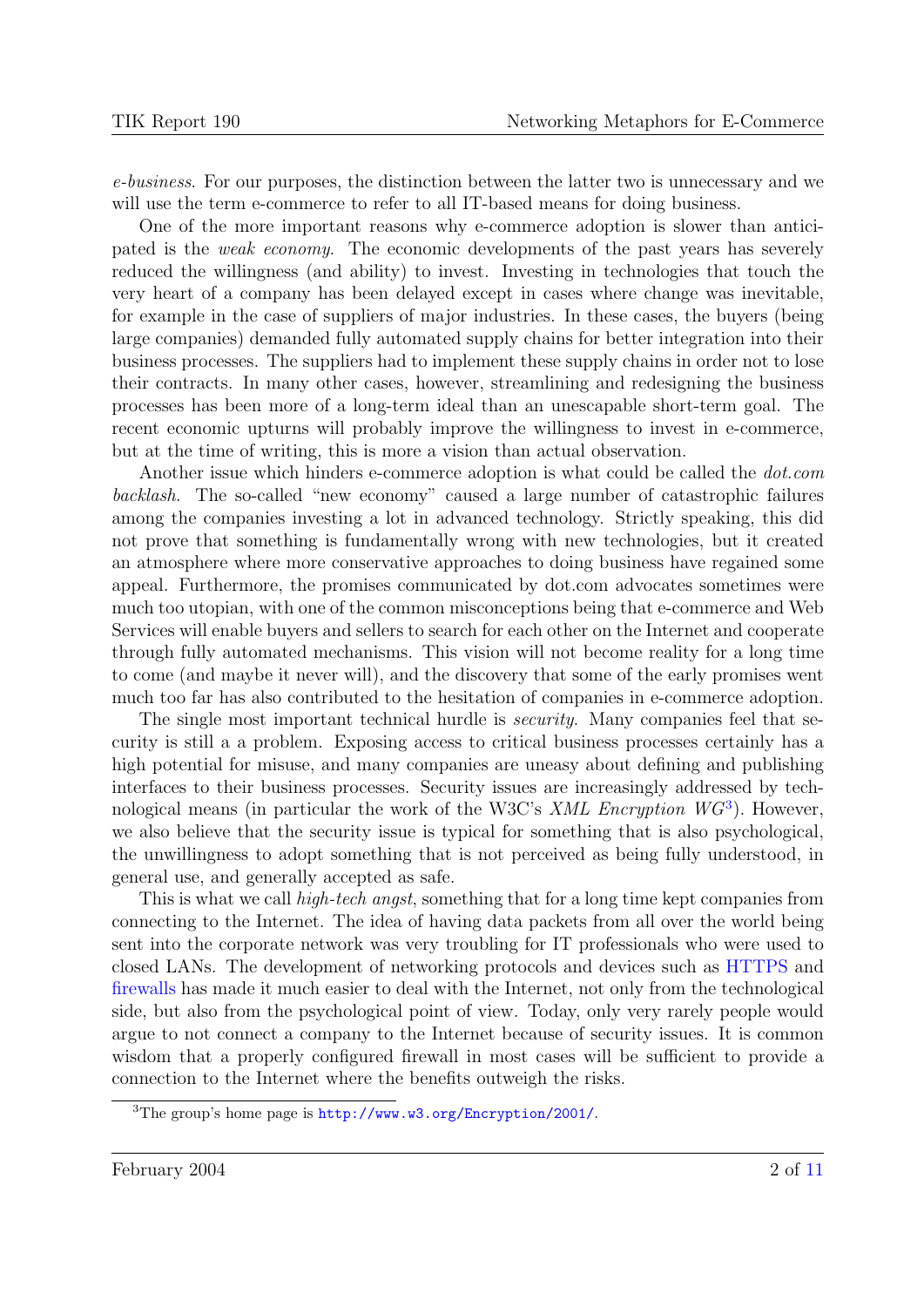Our assumption is that e-commerce technologies still struggle to reach this level of being conceived as a natural thing to do, with a number of standard mechanisms that are tested and trusted by the majority of potential users. Ten years ago, the Internet infrastructure that today is ubiquitous and taken for granted, had to overcome the same obstacles. In this paper, we propose to revisit the development of networking, and reuse the know-how and confidence that we have gained over the last ten years. In Section 2 we describe some of the basic networking concepts in use today, and some of the application-oriented networking devices that are the backbone of modern computer networks. In Section [3](#page-5-0) we then apply these concepts and devices to e-commerce by interpreting them as metaphors for e-commerce infrastructures.

### 2 Networking Metaphors

In this section, we describe the metaphors that we are using in our comparison of ecommerce infrastructures and traditional computer networking. We then continue in Section [3](#page-5-0) by applying these metaphors to e-commerce infrastructures and investigate the overall picture as well as some case studies.

Computer networks are a commodity nowadays, and the structure of computer networks is well-known and has been studied for a long time. Today's Internet-oriented network architectures distinguish four basic kinds of devices inside a network, where the classification is based on the protocol layer:

- Repeaters: Repeaters operate on layer 1, the physical layer. Basically, repeaters amplify electrical (or, for fibre-based networks, optical) signals, for example for the purpose of using longer network cables than normally possible (because of a cable's inherent attenuation). Repeaters do not attempt to interpret a signal in any way, their only purpose is to read it, and then to amplify (or maybe regenerate) the exact same signal for further distribution. Another popular name for a repeater is hub.
- *Bridges:* A bridge is a layer 2 (data link layer) device. A bridge is smart enough to selectively decide which packets to forward to a particular network segment (often analogous to some interface of the bridge). A good example for a bridge is a [Wireless](http://dret.net/glossary/wlan)  $LAN$  ( $WLAN$ ) access point<sup>4</sup>, forwarding packets from a LAN cable to the wireless interface and vice versa. The bridge will only forward those packets it receives on its wireless interface that should be forwarded through its cable interface. Another popular name for a bridge is switch.
- Routers: While bridges operate with [MAC](http://dret.net/glossary/mac) addresses (which identify the physical interface of a networking node), routers operate on layer 3, the network layer. In case of the Internet, this means that routers operate on [IP addresses.](http://dret.net/glossary/ipaddress) In order to

<sup>4</sup>WLAN access points can also be configured as routers, implementing additional services that are not on the bridge level, such as [Network Address Translation \(NAT\)](http://dret.net/glossary/nat) or the [Dynamic Host Configuration](http://dret.net/glossary/dhcp) [Protocol \(DHCP\)](http://dret.net/glossary/dhcp).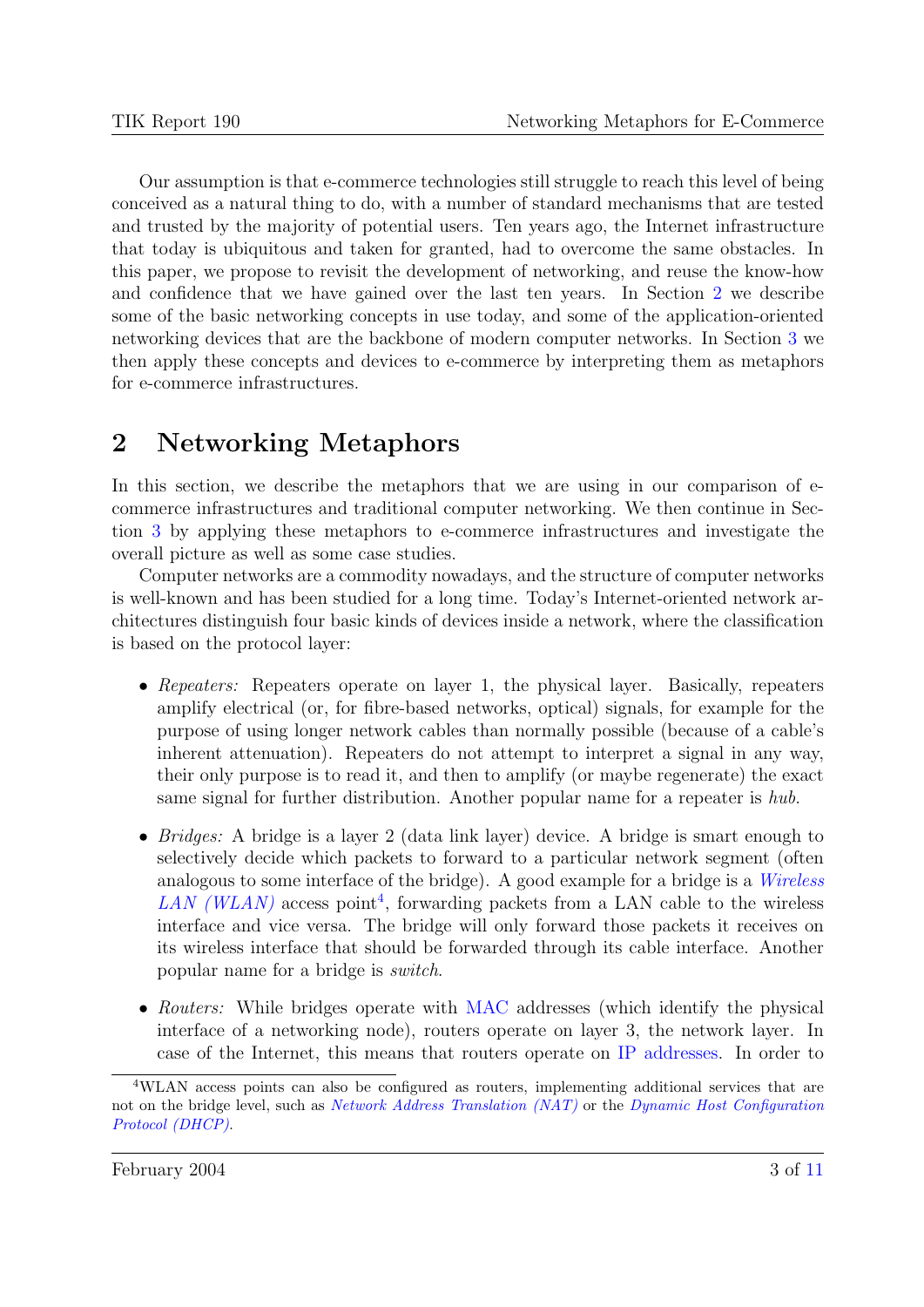forward an IP datagram to the right interface (and finally to the right end system), routers need to receive information via routing protocols, which enable them to make the decisions that are required to make global networking possible.

• Gateways: Anything that operates above layer 3, but still is considered to be part of the networking infrastructure, is a gateway. Gateways can have very different tasks, they can transfer data between different networking architectures, or they can implement application-specific functionality that requires knowledge of particular application-level protocols. A typical example for a gateway is a [Wireless Application](http://dret.net/glossary/wap) [Protocol \(WAP\)](http://dret.net/glossary/wap) gateway, that connects the Internet and a mobile phone network (such as a [GSM](http://dret.net/glossary/gsm) network) and enables mobile phone users to retrieve Web pages with their mobile devices.

The main lesson from these networking devices is that a classification of devices is useful and helps to build networks out of a given set of networking elements. In the networking world, the network model itself, using the layered structure, has become the globally accepted way to model computer networks. This structured view of networks makes it possible to distinguish between devices that can be used for different tasks inside a network.

In the late 80's, there was an ongoing debate whether the global computer network should be built on top of the Internet protocols or on top of the *Open Systems Intercon*[nections \(OSI\)](http://dret.net/glossary/osi) stack of protocols [\[8\]](#page-10-0). The OSI stack was much more complex, and finally implementation difficulties with some OSI protocols and the overwhelming complexity of the OSI stack led to the adoption of the Internet protocols. From the architecture point of view, the basic network layers were the same (layers 1 through 4), but the OSI stack also defined two more application oriented layers:

• Session Layer (Layer 5): The session layer provides the control structure for managing end-to-end communications. Possible examples are establishing, managing, and terminating sessions. The rationale for the session layer is that many applications require communications beyond the simple and stateless transfer of data packets.

In the Internet world, session management is managed by applications. In the case of the popular [Hypertext Transfer Protocol \(HTTP\)](http://dret.net/glossary/http), the underlying Internet transport protocol does not provide session management. Consequently, session management must be layered on top of the application protocol (popular techniques for HTTP session management are [Cookies](http://dret.net/glossary/cookie) and URI rewriting).

• Presentation Layer (Layer 6): The transport layer provides platform-independent ways of encoding data. It includes mechanisms for communicating peers to negotiate a transfer encoding, and support to produce and consume this transfer encoding. The most important standard on this layer is the *[Abstract Syntax Notation One](http://dret.net/glossary/asn1)*  $(ASN.1)$ , which is still in use today in various application areas  $(X.509$  certificates are a popular example).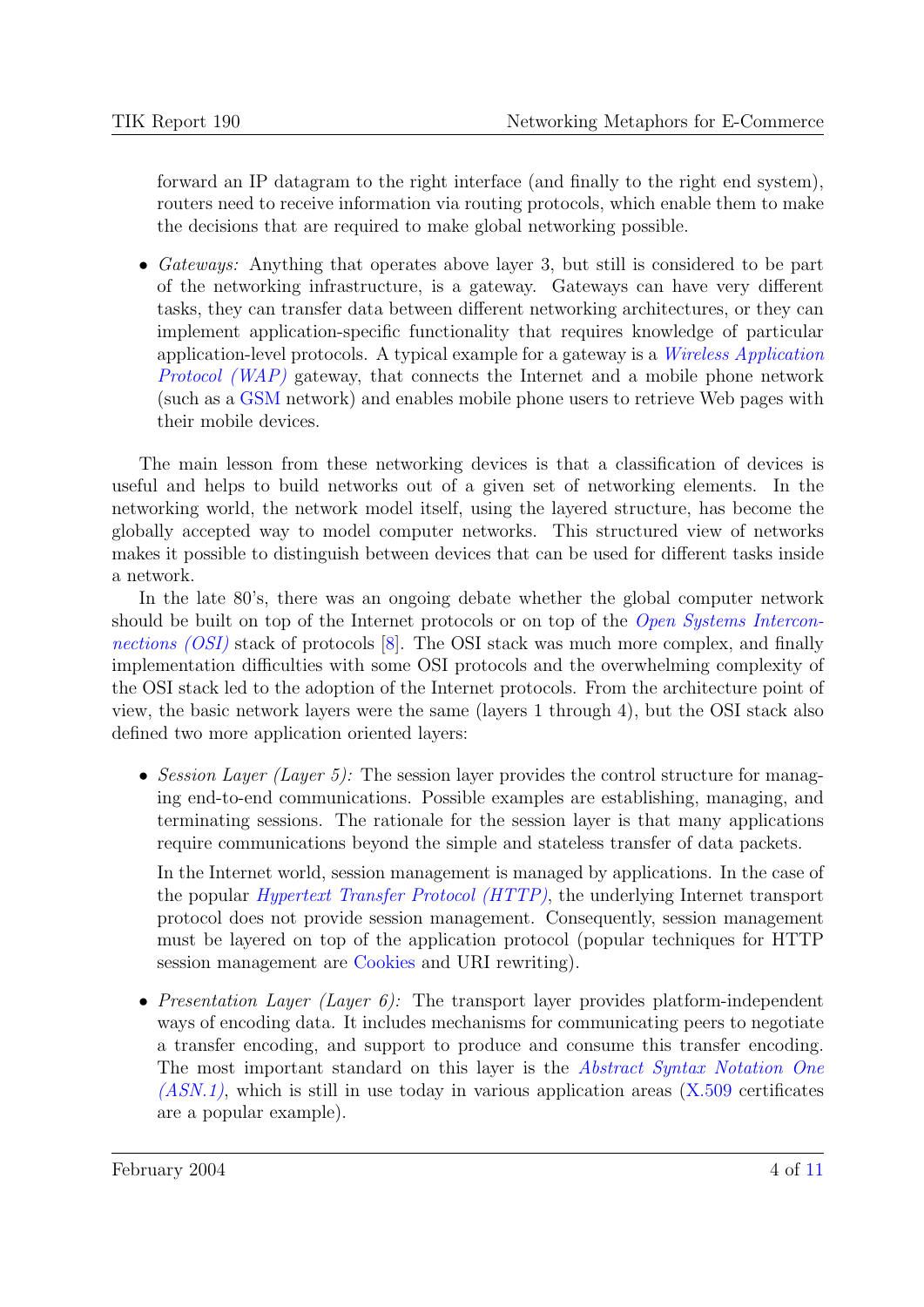In the Internet world, XML has taken on the role of a globally accepted transfer syntax. Even though there is no negotiation mechanism (which is not necessary, because there is only one syntax for XML) and no established view of the underlying information model [\[10\]](#page-10-0), XML certainly has filled a gap that has hampered many interesting developments in global networking of applications.

Since the OSI layers 5 and 6 have no counterparts in the Internet protocol world, there are no established metaphors for networking nodes working on these layers. However, there have been developments in these areas, even though they have not been widespread enough to become a generally accepted networking node. An example for layer 5 support are Web application development frameworks providing support for session management. These frameworks provide programmers with the notion of sessions, and programmers are free to build their applications as if Client/Server-relationship in the Web were stateful. The frameworks then can be configured to implement the session support by using either Cookies or URI rewriting, and they can make this decision even dynamically depending on whether a particular client provides support for Cookies or not.

An example for a typical layer 6 application is a WAP gateway transcoding text-based [Wireless Markup Language \(WML\)](http://dret.net/glossary/wml) pages into [Wireless Binary XML \(WBXML\)](http://dret.net/glossary/wbxml), which is an more compact form of WML which is better suited for the low bandwidth of today's mobile networks. In this case, the server sends the WML page in its text-based syntax, but the client (the mobile device) receives the page in a more compact binary syntax. The idea behind this model is that the content of WML is not altered in any way, it is only the encoding of the page that changes.

Apart from these rather specific examples, there are at least two examples of networking nodes that have become ubiquitous in today's networking world. Nodes of these types can be found in almost every network configuration, but the actual function of these nodes heavily depends on their configuration.

- *Proxies:* A proxy is a network node that accepts requests on behalf of another server, and either replies to the request (for example, because the local cache could be used), or forwards the request to another server (which can also be a proxy, in which case there is a chain of proxies). Proxies not necessarily contain caches, but many proxies are set up to include caching functionality.
- Firewalls: A firewall is a network node that selectively forwards or rejects packets and/or requests. Firewalls can operate on different layers of the networking protocol stack. On the lower layers, firewalls make their decisions based on Ethernet MAC addresses or IP addresses, for example rejecting all packets on a LAN that do not originate from a MAC address that is known to the firewall. Higher layer firewalls may work on application protocols such as the *[Simple Mail Transfer Protocol \(SMTP\)](http://dret.net/glossary/smtp)* or HTTP. They may even attempt to interpret the messages being sent through application level protocols, so that essentially a spam filter, rejecting unsolicited email messages, also can be regarded as a firewall.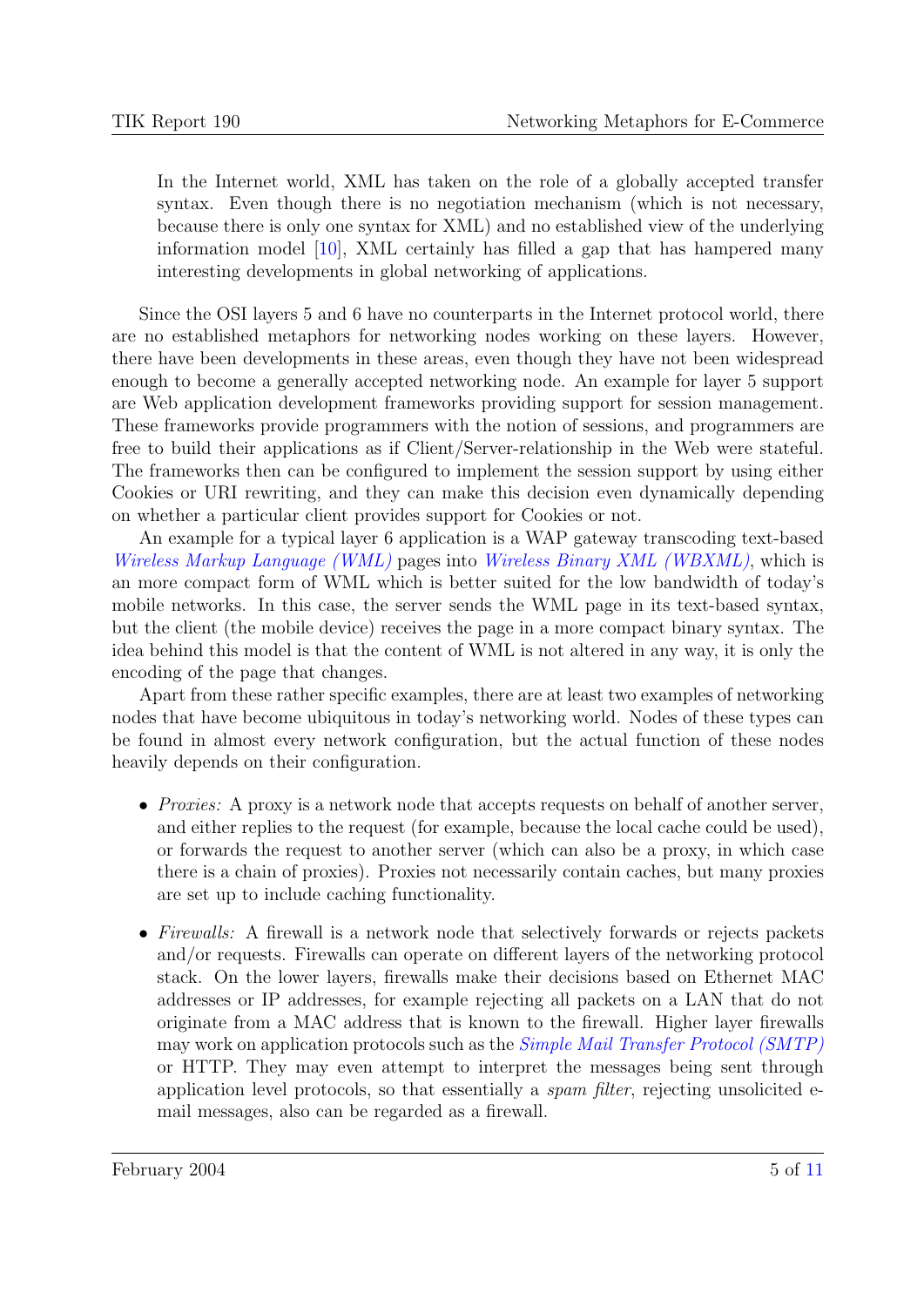<span id="page-5-0"></span>The metaphors introduced so far cover the vast majority of networking node types being in use today. While there certainly are some exceptions, most nodes can be classified into one of these categories. This makes it easier for network architects to design, manage, and extend a network. Because e-commerce works on a higher level, it normally requires more sophisticated processing than raw network data (where most of the processing is done based on packet or datagram formats that allow only little variation of the values), and the following development offers an interesting analogy in this area.

As a more recent development in networking, in the early 90's the topic of Active Networks [\[9,](#page-10-0) [2\]](#page-10-0) emerged among computer communications researchers. Active networks are networks where the network nodes do more than simple routing. The idea of an active network is that the network nodes can be configured dynamically to perform applicationspecific tasks. One possible example is video streaming, where an active network node (a router) should be able to downscale a video stream by transcoding it, because the router may know that the downstream connection is too narrow to carry the full video signal. Thus. active network systems must have some way of installing executable code on network nodes, which obviously poses problems of security and efficiency.

In principle, proxies and firewalls could be regarded as special cases of active network nodes, in the sense that a fully programmable router could be programmed to act as a proxy or firewall. However, many active network architectures have boundaries for the execution time and function libraries (such as secondary memory access, which is essential for the caching that a typical proxy performs), so that dedicated network nodes with a well-defined functionality will remain in use for some time to come. Active networks are more a research topic than a deployed networking technology, but the concept itself is very promising and the following section shows that the architecture of an active network can be of use on the e-commerce level.

# 3 E-Commerce Applications

E-commerce as it is viewed today most of the time builds on top of Web Services, which provide support for distributed programming in a heterogeneous environment. As the basic means of transport, the *[Simple Object Access Protocol \(SOAP\)](http://dret.net/glossary/soap)* [\[1\]](#page-10-0) is used to transport web service requests and (optionally) responses. SOAP is a message format independent from a particular transport mechanism, but its design is based on an end-to-end communication model. Viewed from this perspective, e-commerce looks like a typical end-to-end architecture. However, in many scenarios today, SOAP is not used as an end-to-end protocol between business partners (like the buyers and sellers of goods), but as a protocol between one business partner and a central entity, the electronic marketplace. Rather than looking at electronic marketplaces as applications which are full-blown communication peers in the e-commerce architecture, i could make more sense to look at them as intermediaries, performing format conversion and possibly some other services. In Section [3.1](#page-6-0) we take a closer look at these intermediaries and why they could be regarded as gateways when referring to networking metaphors.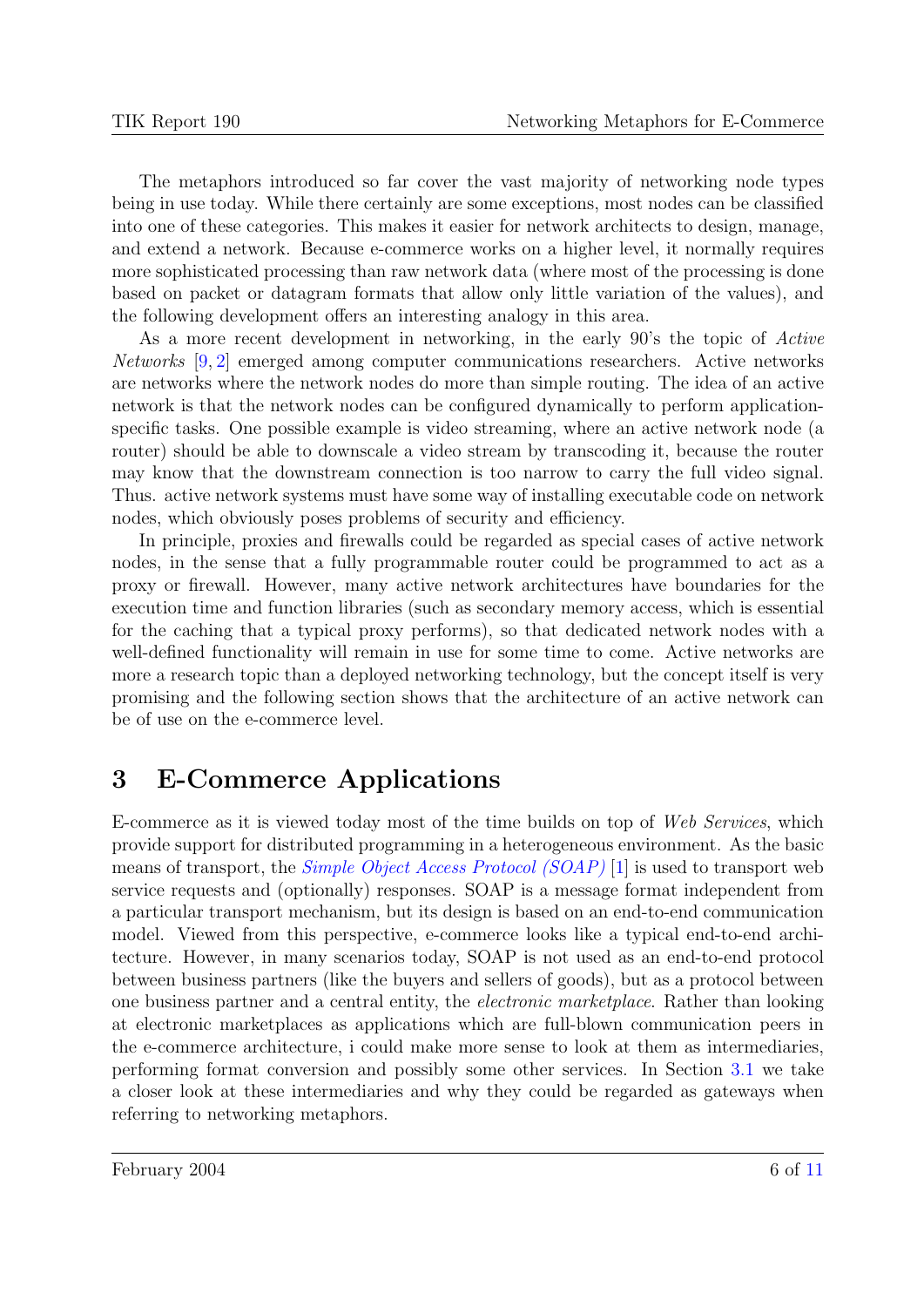<span id="page-6-0"></span>While the gateway analogy is useful for thinking about more efficient and flexible formation of e-commerce networks, it does not address security issues. In our examples, we look at security from two different points of view. The first perspective deals with security in the sense of data integrity and quality. In many business process flows, data quality is constantly decreasing, because every processing step may introduce errors and typically does not reestablish data quality loss that may have been caused by previous processing steps. As one possible solution to this problem, data quality firewalls are discussed in Section [3.2,](#page-7-0) which have the same purpose as network firewalls, but use different technologies to perform the filtering functions usually associated with firewalls.

The second perspective on security is more target towards protecting data. Section [3.3](#page-8-0) discusses what in a normal network would be a gateway providing authentication and/or encryption to another gateway, effectively establishing a secure tunnel to a communications peer. This example concludes our list of more detailed case studies of e-commerce network nodes. In Section [4,](#page-8-0) we discuss some more possibilities to further exploit the analogy of networking metaphors and e-commerce networks.

#### 3.1 Conversion Gateways

One of the main challenges in e-procurement is the conversion of different file formats, such as files in any of the numerous e-commerce related XML standards, into another, or converting [EDIFACT](http://dret.net/glossary/edifact) messages into XML (or vice versa). Converting an XML file adhering to some standard into another XML-based standard often can be achieved by using XSLT code. However, there is more to file conversion than simply map one format to another. Usually, the different standards use different content, or  $-$  in other words  $-$  a database of one trader in a trading community usually contains 80% standard information and 20% company specific information. If one trading partner wants to exchange information electronically with another one, the information exchange needs to be in sync, meaning that both have to agree on very detailed level what data is exchanged (apart from the format or container they use).

Nowadays, electronic marketplaces close this gap by allowing a trading partner to connect once to the marketplace using any file format and interface suited to the infrastructure of the trading partner. The marketplace has to verify that the data exchanged between trading partners is in sync, and it transforms the data from one file format to the other. Additional services like data enrichment etc. can be provided by the marketplace.

Basically, marketplaces add value in a trading network based on electronic data exchange by transforming orders, invoices etc from one file format into another, and dealing with aspects like sparsity (one trading partner cannot provide the data the other trading partner expects) and data overflow (data needed by one trading partner in the whole eprocurement process, but the other trading cannot deal with some of the data because his infrastructure cannot store and retrieve the additional data).

Thus, marketplaces can been seen as conversion gateways meaning that they deal with all the aspects involved in exchanging information from one file format with a specific data content into another format (with slightly different content). The need for such conversion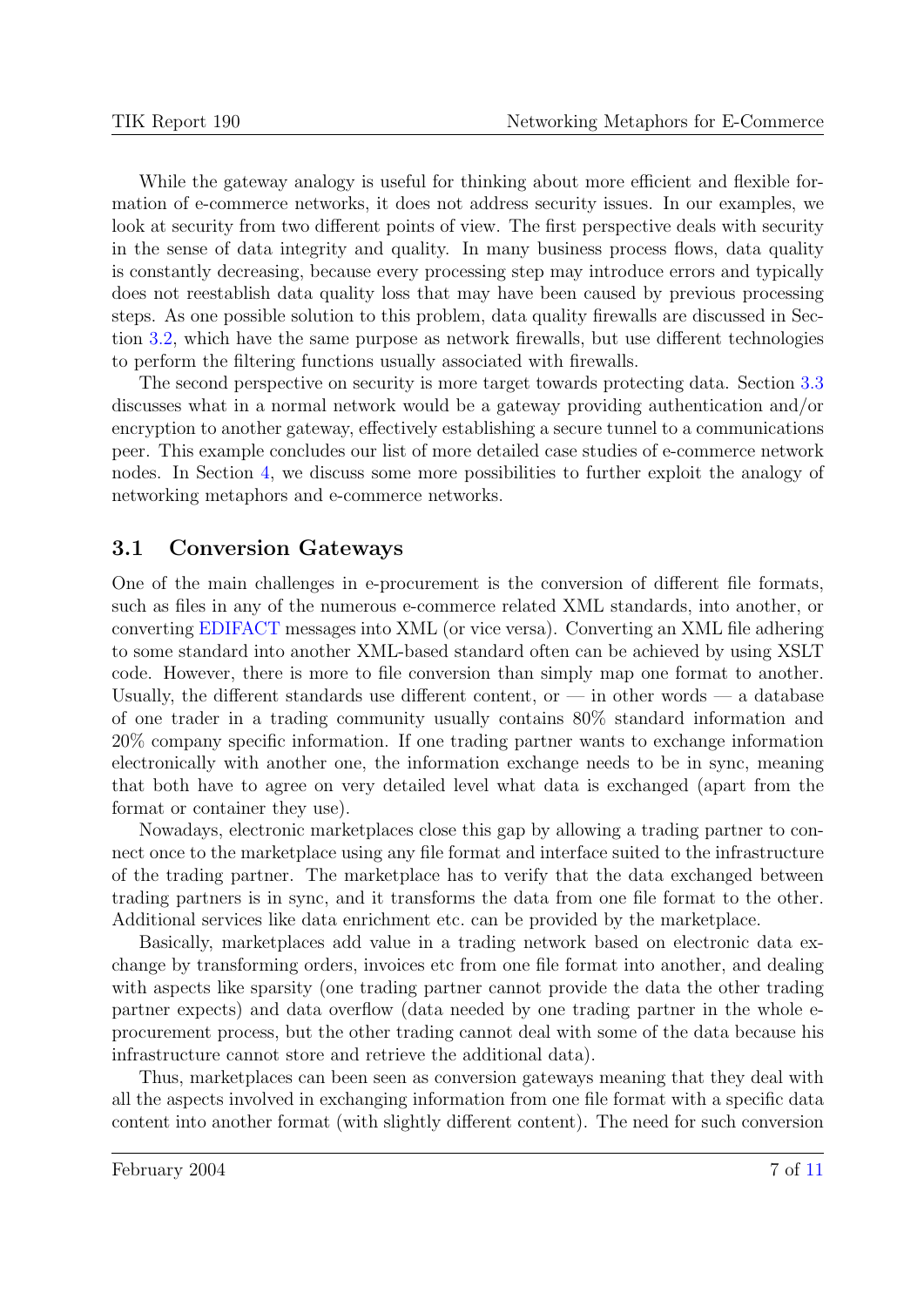<span id="page-7-0"></span>gateways is due to the variety of standards for data exchange and additional non-standard solutions, as well as the need of companies to exchange company specific data during the procurement process and have access to it after completion, such as company specific account information in an invoice.

Since there will never be a single standard for documents in an e-procurement process, the format conversion and all other issues regarding the conversion will remain. To resolve the issues and being able to provide a flexible and dynamic solution, the idea of a conversion gateway can be seen as a part of the still evolving e-commerce infrastructure. If a node in such a network is capable not only of routing messages, but also of converting documents from one format to another (depending on the sender and the receiver of the document), then any service provider in the network could add additional value to the node. Additionally, this would probably help to limit the amount of standards supported and would help to focus on the business issues rather than reinventing the wheel again and again by constantly coming up with new software architectures for marketplaces.

### 3.2 Data Quality Firewalls

Data quality has many facets. In the e-commerce world governed by XML, on the most basic level it means that data should correspond to some schema, with the most popular schema languages being [Document Type Definition \(DTD\)](http://dret.net/glossary/dtd) and [XML Schema](http://dret.net/glossary/xmlschema). While DTDs only guarantee the structural integrity of a document, XML Schema also supports a sophisticated datatype concept. In both cases, the correctness of a given XML document is tested for by validating the document against the schema. A more flexible approach to schema validation is the [Document Schema Definition Languages \(DSDL\)](http://dret.net/glossary/dsdl) framework, which is based on a modular way to combine different schemas for testing for different facets of data quality. Other solutions have been proposed, such as the system described by Nentwich et al. [\[5\]](#page-10-0). Some of the more sophisticated solutions for validation provide support for accessing external data, so that an XML document can be validated against the content in a database system.

On a more abstract level, RIGGS [\[7\]](#page-10-0) proposes the concept of data quality firewalls, which are strategically placed nodes in an e-commerce network. These nodes can either be placed on a company's boundaries, to ensure that only valid e-commerce messages will be accepted, or on organizational boundaries within a company, for example between different departments. This way, the business process steps within a company would be required to maintain a certain level of data quality, because otherwise the messages would not be accepted by the firewall. Naturally, the filter functions employed by data quality firewalls would be different from the filter functions performed by network level firewalls. The functions would range from standard XML validation (using DTD, XML Schema, or DSDL) to very company-specific logic, which probably would be hard to implement declaratively.

However, the important aspect is to view data quality firewalls as dedicated devices which perform filter functions only (i.e., they do not change messages in any way). They should be configured using as much declarative code as possible (using schema languages),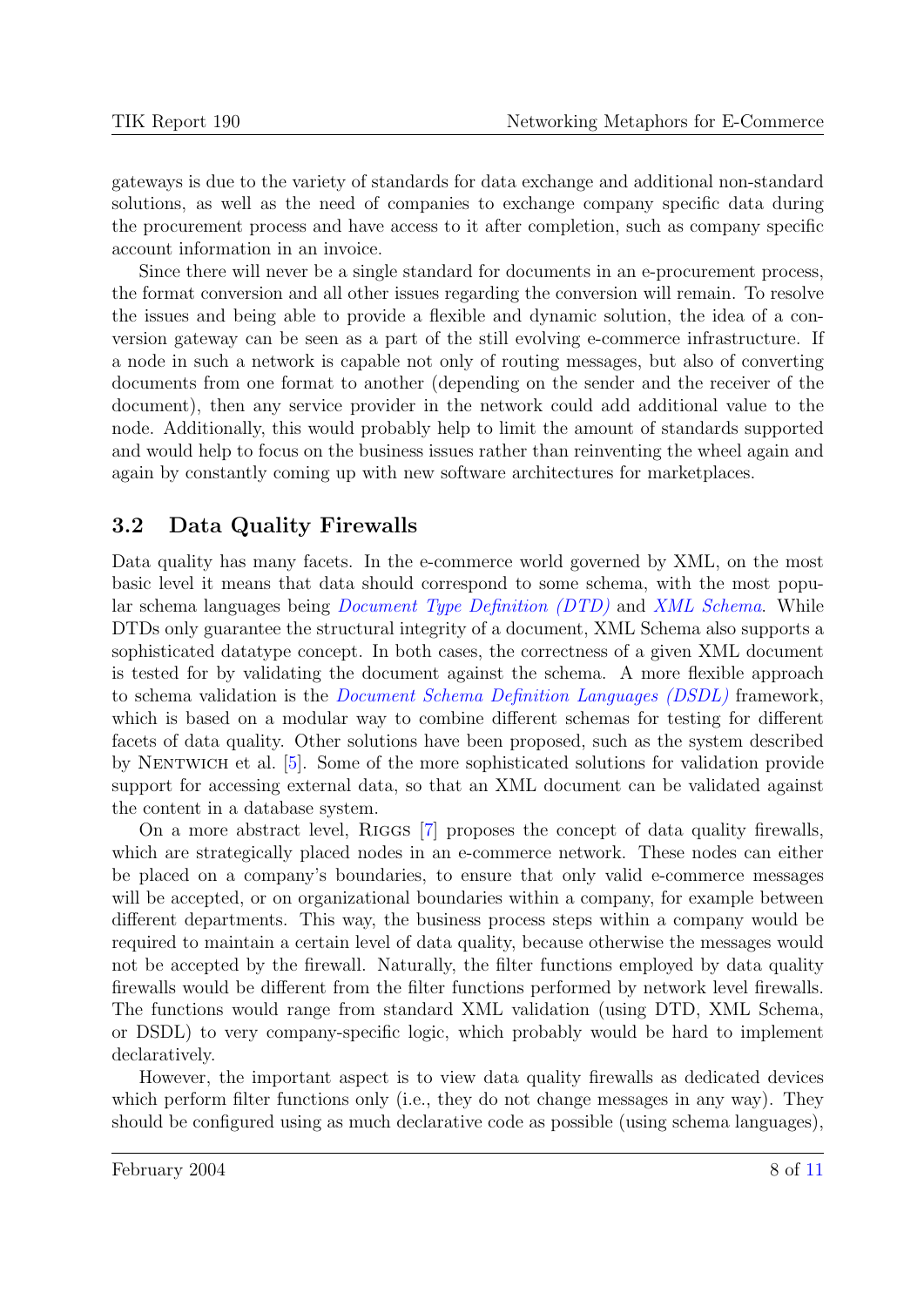<span id="page-8-0"></span>and probably some amount on non-declarative code, which ideally should be written in a platform-independent language, such as Java or XSLT. While e-commerce firewalls would probably in many cases require some executable code, substantial amounts of code should be declarative, making it much easier and more cost-effective to author, maintain, and extend.

### 3.3 Security Domains

A typical configuration of today's computer networks inside companies is a so-called [in](http://dret.net/glossary/intranet)[tranet](http://dret.net/glossary/intranet), which is a self-contained connected to the global Internet through some kind of access technology. In most cases, the intranet is shielded from the Internet through a firewall, which is configured to block unwanted traffic. Very often, the intranet is treated as a trusted network, usually referred to as a [Demilitarized Zone \(DMZ\)](http://dret.net/glossary/dmz), the assumption being that access to the intranet is limited to corporate computers only, and these are known not to be potential attackers. Even though this setup is not always sufficient (because of security holes in computers as well as networks), from an economic point of view it makes sense to concentrate security mechanisms at the gateway where data exchange between the intranet and the Internet is concentrating.

In the Web Services world, most architectures are build on top of end-to-end assumptions, and XML-Encryption technologies provide means to encrypt and/or sign Web Service communications. An interesting proposal for securing Web Service communications in a more flexible way has been proposed by MELZER and JECKLE  $[4]$ . The mechanism presented by them is similar to the network technology of a [Virtual Private Network \(VPN\)](http://dret.net/glossary/vpn), which also uses encryption mechanisms such as the [IP Security Protocol \(IPsec\)](http://dret.net/glossary/ipsec) or the [Point to Point Tunneling Protocol \(PPTP\)](http://dret.net/glossary/pptp) to enable secure communications over an untrusted network. VPN gateways are used to connect isolated parts of intranets, they facilitate the view of a single intranet, even though the underlying network infrastructure contains insecure and untrusted network segments.

Compared to the more usual end-to-end approach, a gateway-based Web Service security architecture has the advantage that encryption only takes place if necessary. If Web Service messages are using the intranet only, they remain unencrypted, which avoids processing overhead. More importantly, the gateway-based approach makes it possible to concentrate security-related tasks to the gateways, which results in better control over important data such as [certificates,](http://dret.net/glossary/certificate) and makes deployment of security-related data such as updated certificates or [certificate revocation lists](http://dret.net/glossary/crl) much easier.

# 4 Further Work

In the preceding section, some case studies have shown that it is possible to identify e-commerce network nodes, and to establish a new way of thinking about e-commerce infrastructures. The majority of users today views e-commerce infrastructures that is complex, costly to develop, expensive to deploy, and hard to maintain. Contrary to this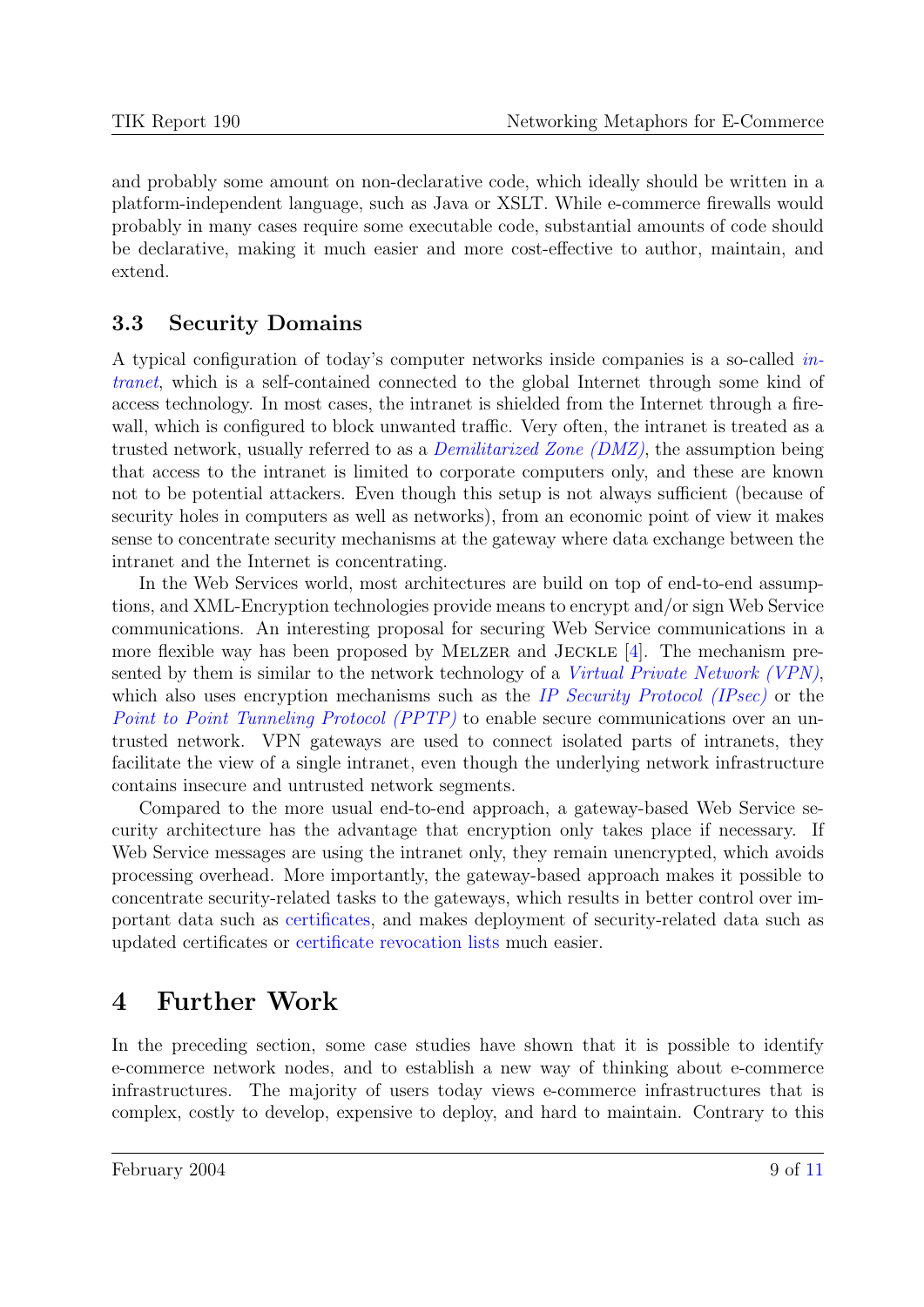view, computer network infrastructures have reached the status of commodities, which consist of off-the-shelf components that are easy to configure and maintain. The long-term goal of e-commerce research has to have this picture of network components as the primary goal in mind. In this paper, we have not given any examples for e-commerce repeaters and bridges, but taking the analogies of computer networks, the following possibilities spring to mind:

- 1. Repeaters: These are the least intelligent devices in network architectures. However, in an e-commerce architecture based on a broadcast model, e-commerce repeaters could provide useful services. A possible scenario is a company implementing a model of Web Services where the services are distributed and may be provided at any place within the company's network. E-commerce repeaters could then broadcast Web Service requests inside the company, and the any service provider able and willing to provide the service could then reply to the request.
- 2. Bridges: Bridges could provide services similar to the repeaters discussed in the previous paragraph, but they could be placed at strategic places within an e-commerce infrastructure, for example boundaries between a company's departments. Inside the departments, a broadcast-based model based on repeaters could be used, while inter-department messages would be forwarded by e-commerce bridges.

While more end-to-end oriented e-commerce infrastructures as promoted today probably do not require e-commerce repeaters or bridges, it is possible that alternative models of using Web Services will create a demand for this kind of device. The architecture described by Chesholm et al. [\[3\]](#page-10-0) is one example for a way of using Web Services which could expand today's prevalent way of looking at e-commerce infrastructures.

# 5 Conclusions

E-commerce is still in its early stages, and while the adoption rate is promising, it is lower than originally expected. One of the reasons is that potential users view e-commerce as a new and complex set of technologies, and very often this attitude is combined with security concerns. By establishing well-known computer networking metaphors for e-commerce infrastructures, we can lower the barrier to entry on the psychological level. This way we can also communicate that e-commerce infrastructures simply are a more application-oriented kind of computer networking that can benefit from existing know-how and technologies. We also think that we make exploring new opportunities easier by exploiting the common characteristics of computer and e-commerce networks, and concentrating on the parts where e-commerce networking is different and needs new approaches and solutions.

On a more technological level, research areas such as active networks, which very often are regarded as technologies which are only relevant for computer networking on the lower levels, could be used to learn from existing results and systems. While some of the use cases and constraints certainly are different for computer network level active networks